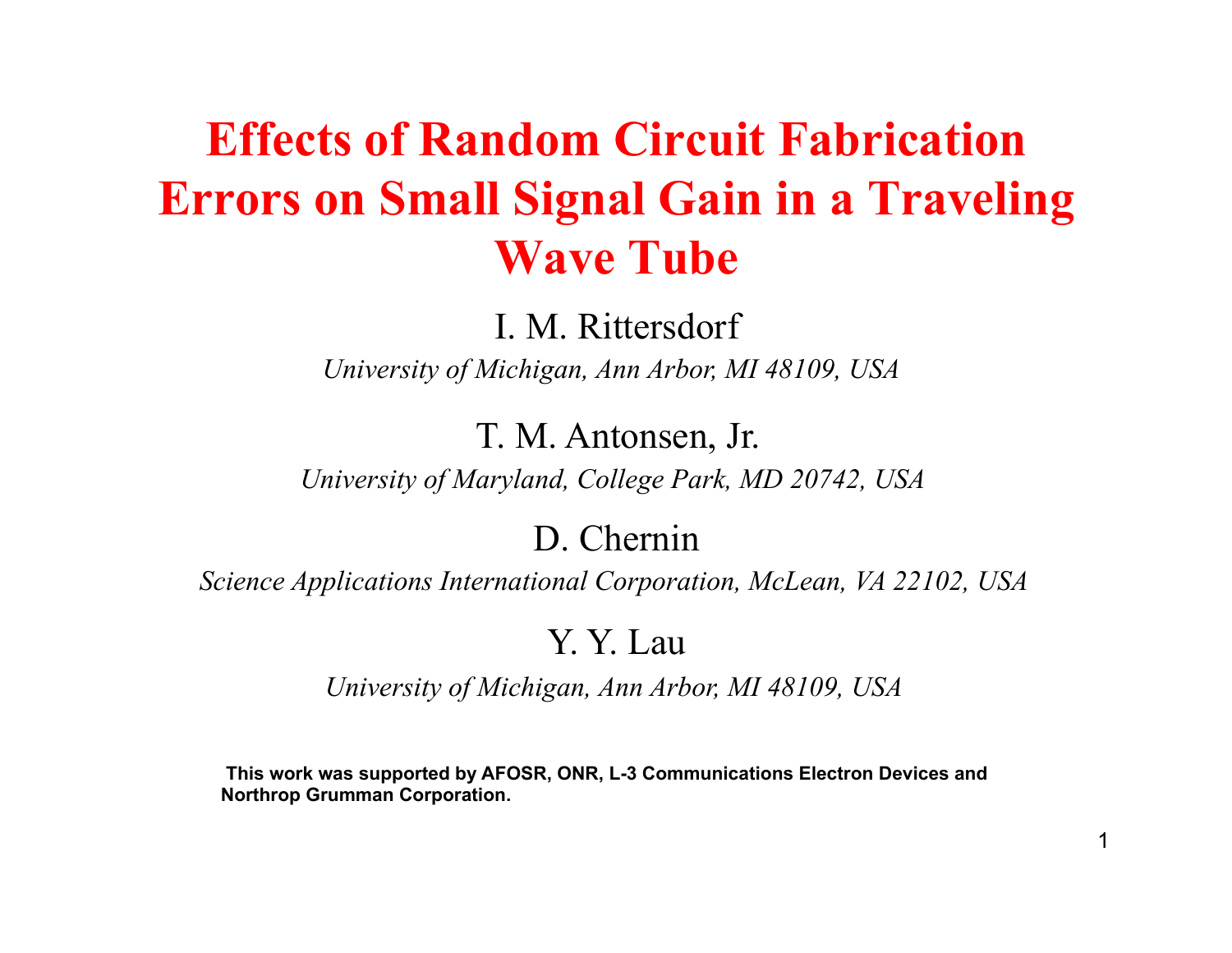## Abstract

Random fabrication errors due to fabrication tolerances in the manufacturing of slow wave circuits may have detrimental effects on the performance of traveling-wave tubes (TWTs) of all types. Such errors will pose an increasingly serious problem as TWTs are designed and built to operate in the sub-millimeter wavelength regime and beyond. Previous studies have shown numerical results on the expected degradation of the small signal gain of a TWT when small random, axially varying perturbations are present in the circuit phase velocity [1]. We present a new scaling law for the reduction in the ensemble-average gain that is derived from the third order ordinary differential equation with randomly varying coefficients that governs the beam-wave interaction in a TWT in the presence of small errors. Analytical results for the average gain reduction compare favorably over a broad range of Pierce parameter values with results from numerical integrations of the differential equation. The effects of random errors on the output phase will also be discussed in our presentation.

[1] Pengvenich, Chernin, Lau, Luginsland, Gilgenbach*, IEEE Trans. Electron Devices*, vol. 55, no. 3, pp. 916-924 (2008)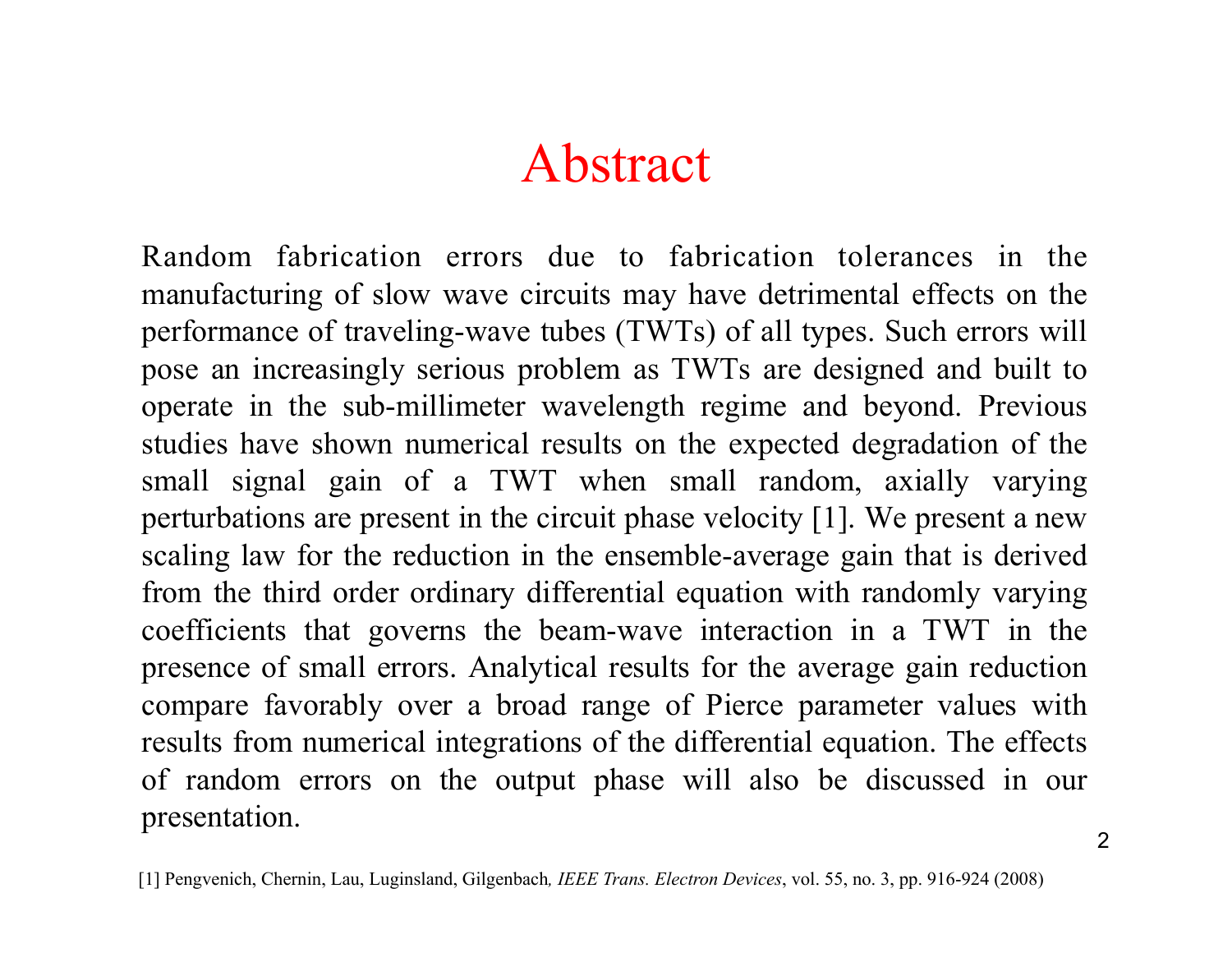## **Motivations**

- Random circuit errors affect TWT performance, manufacturing yield, and cost. This problem is increasingly serious at millimeter and sub-millimeter wavelengths.
- Seek to derive scaling laws for the ensemble-averaged gain and phase for TWT with random axial variations in circuit parameters.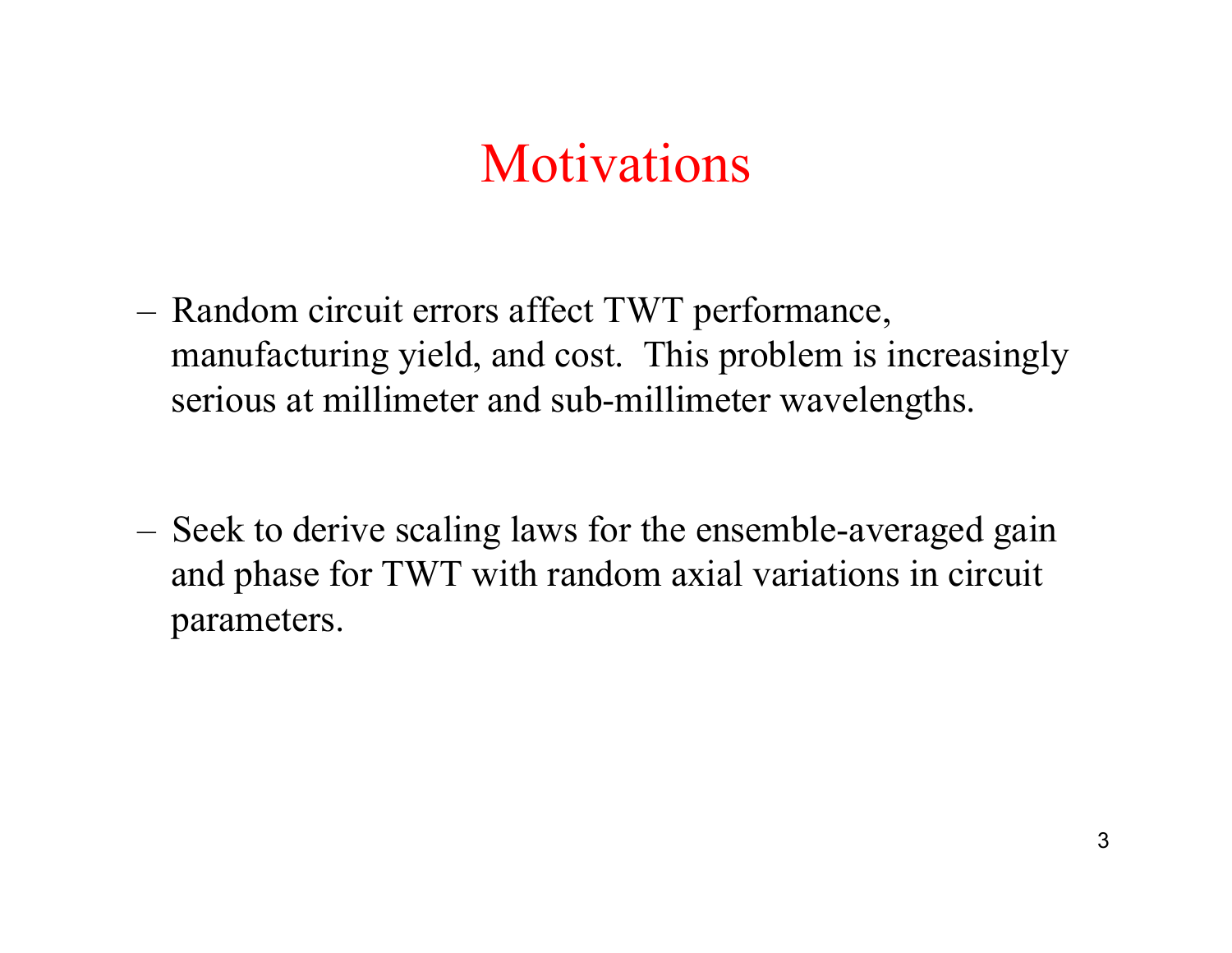### Continuum Model of TWT

• Governing third-order differential equation in  $x = \omega z / v_b$ according to Pierce's 3-wave theory

$$
\frac{d^3 f(x)}{dx^3} + jC(b - jd)\frac{d^2 f(x)}{dx^2} + jC^3 f(x) = 0
$$

where

 $f(x) = e^{ix} E_r(x)$  is Pierce's 3-wave solution;

*b* is the mismatch between beam and circuit phase velocities;

*C* is Pierce's gain parameter, assumed to be a constant; *d* is the cold tube circuit loss rate, assumed zero here;  $QC = 0$ .

Concentrate mainly on random variations in *b*(*x*)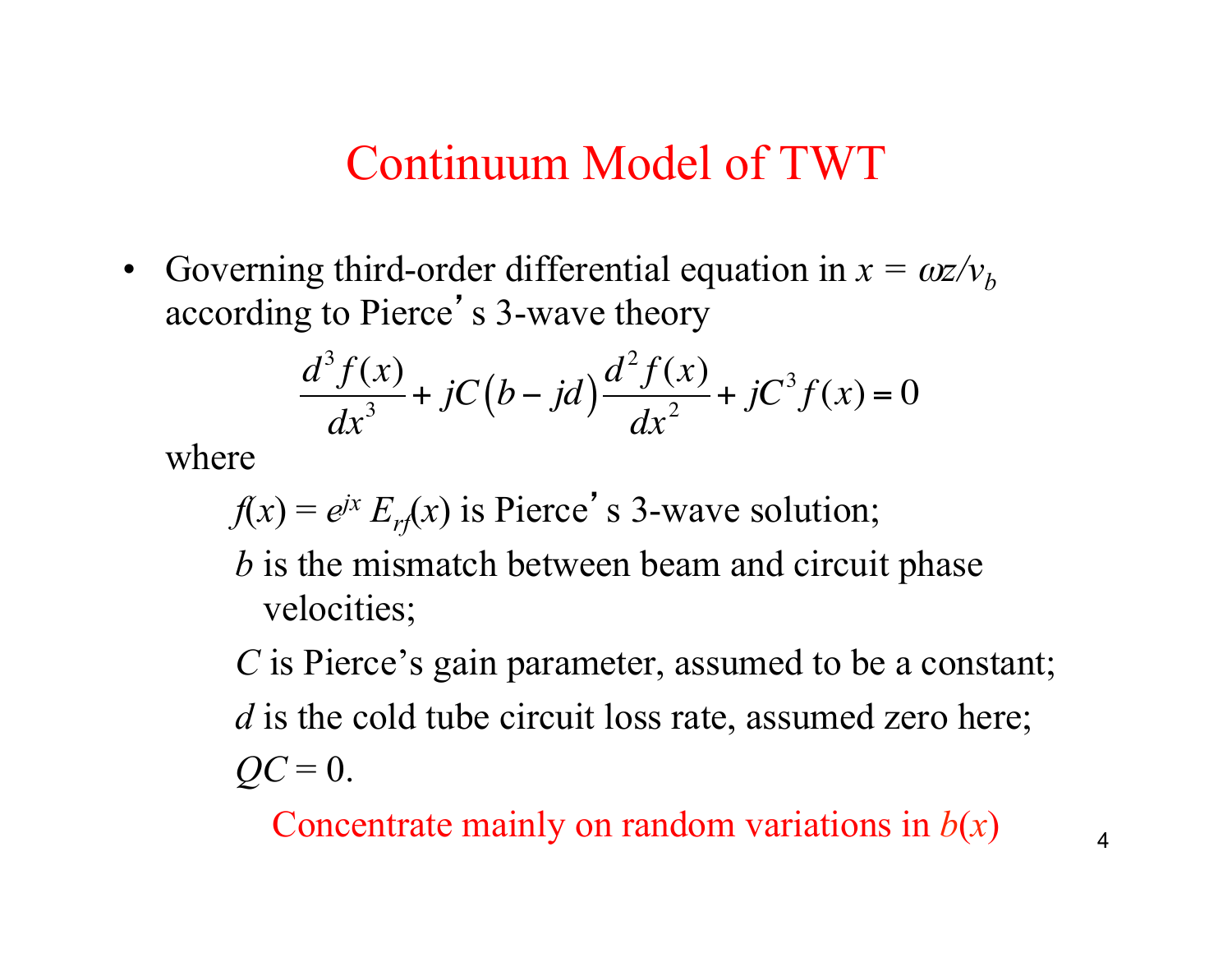### Random Circuit Fabrication Errors

• Assume circuit phase velocity,  $v_p$ , with a random error represented by *q*(*x*),

$$
v_p = v_{p0} \left[ 1 + q(x) \right]
$$

• *q*(*x*) is a random function of *x* with zero mean, standard deviation  $\sigma_q$ , and

$$
b(x) = \frac{1}{C} \left[ \frac{Cb_0 - q(x)}{1 + q(x)} \right]
$$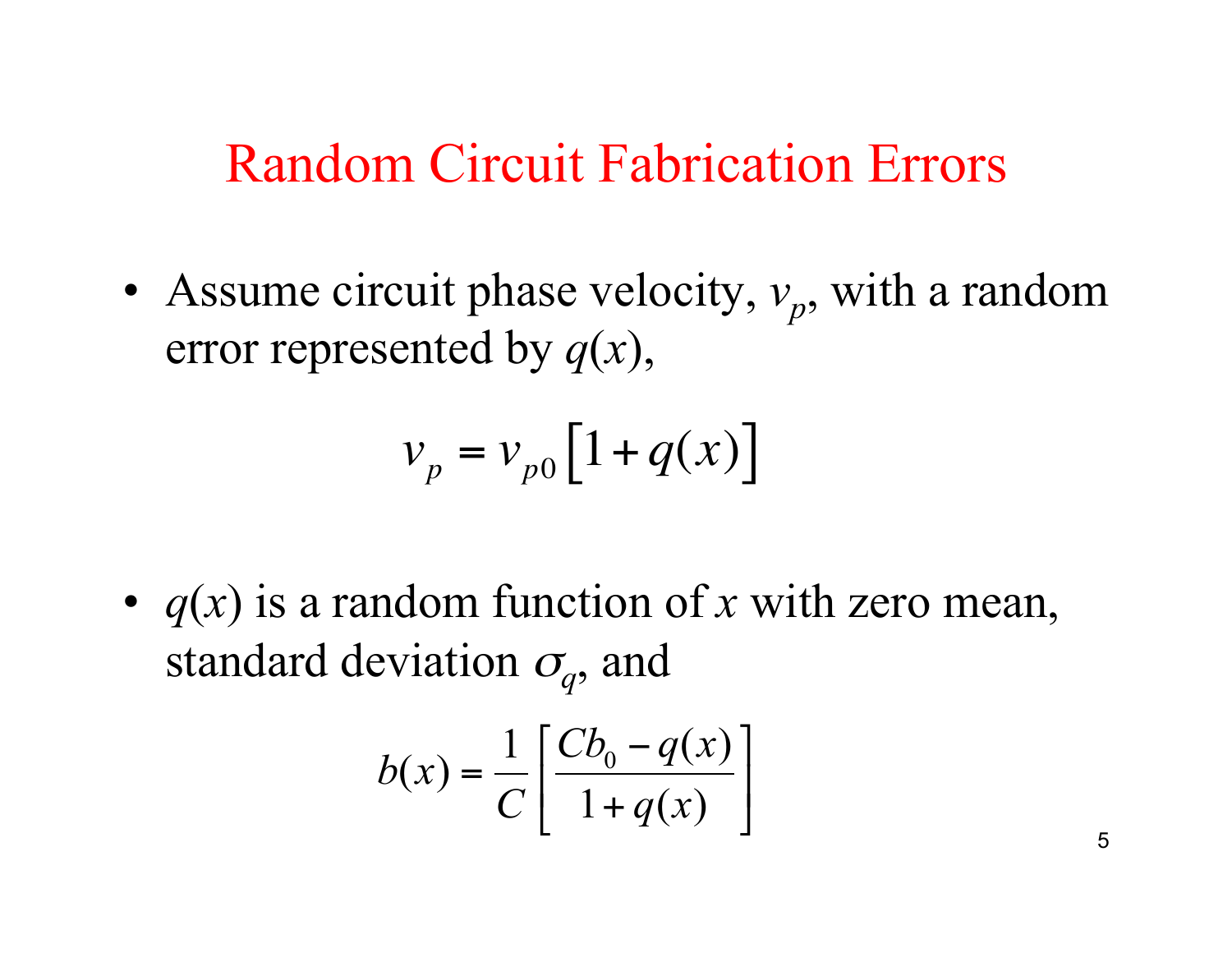# Random Error Profile: Piecewise Continuous Gaussian

• Sample piecewise linear Gaussian random function with zero mean;  $\sigma_{q} = 0.2548$ 

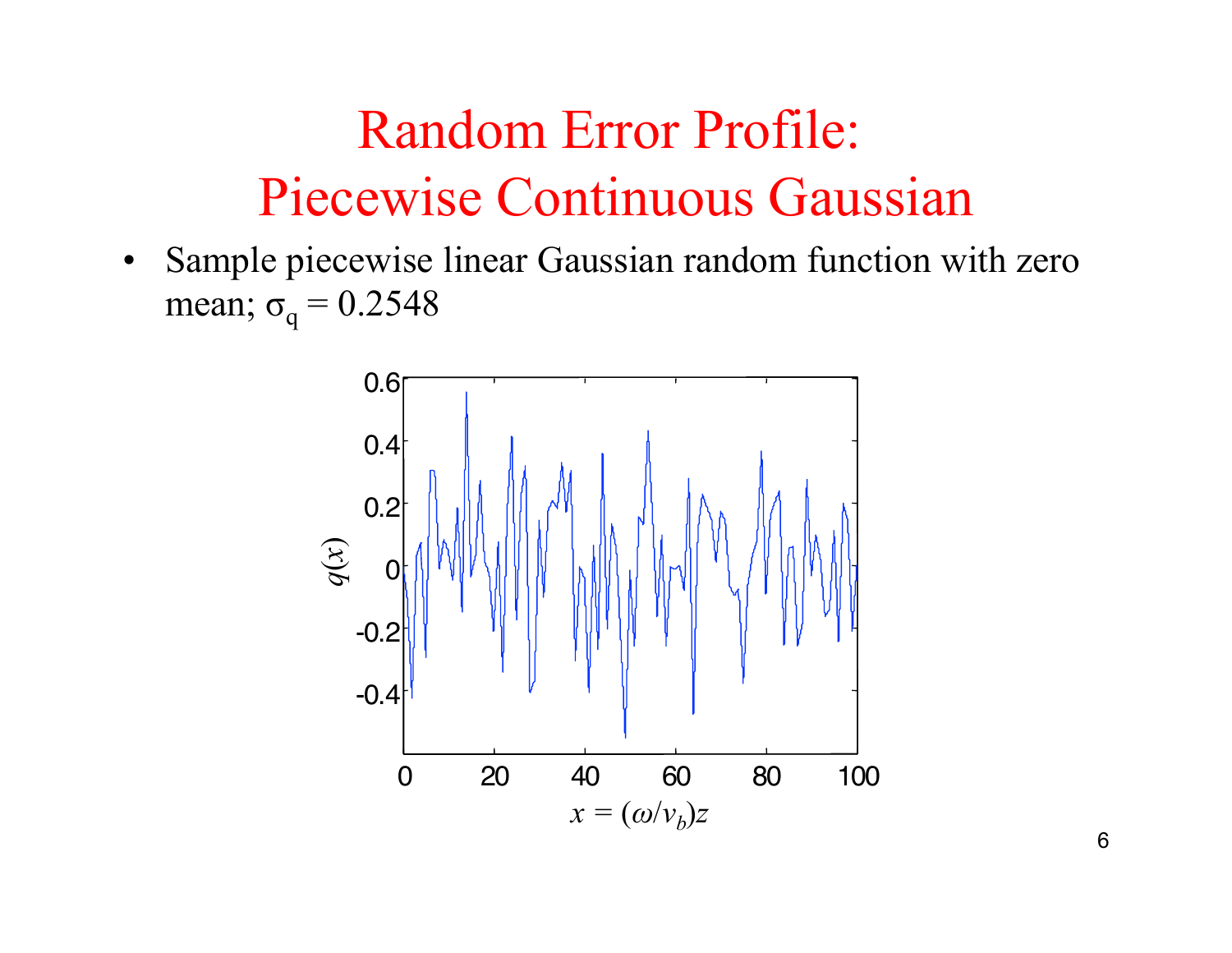Modifications in Output Gain and Phase

$$
\frac{f(x)}{f_0(x)} = e^{G_1 + j\theta_1}
$$

 $f_0(x)$  = error-free, 3-wave solution

 $G_1$  and  $\theta_1$  depend on: tube length (*x*) correlation length  $(\Delta = x/N)$ standard deviation in  $b(\sigma_b)$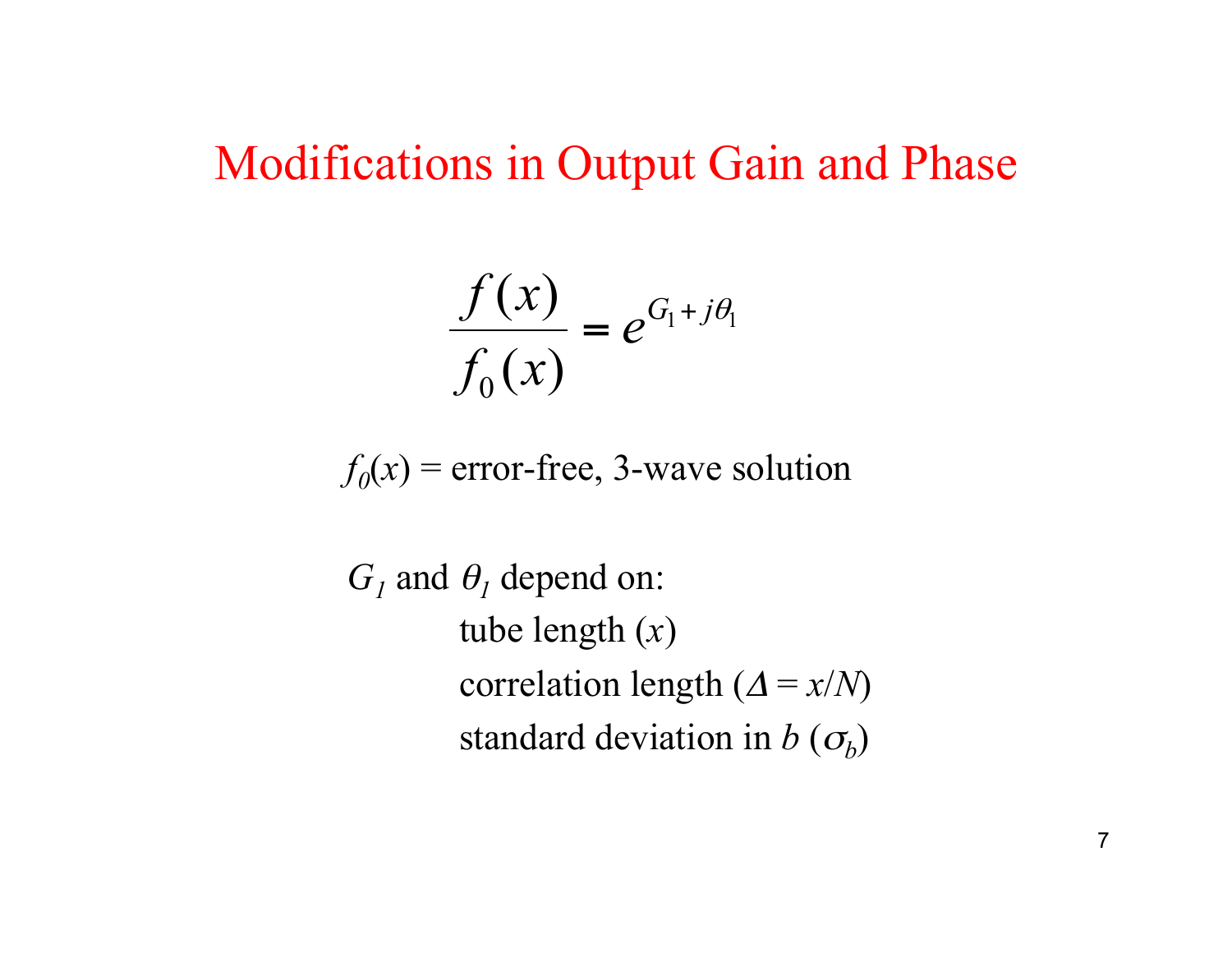### Statistics of 500 Runs



Pengvenich *et. al., IEEE Trans. Electron Devices*, vol. 55, no. 3, pp. 916-924 (2008)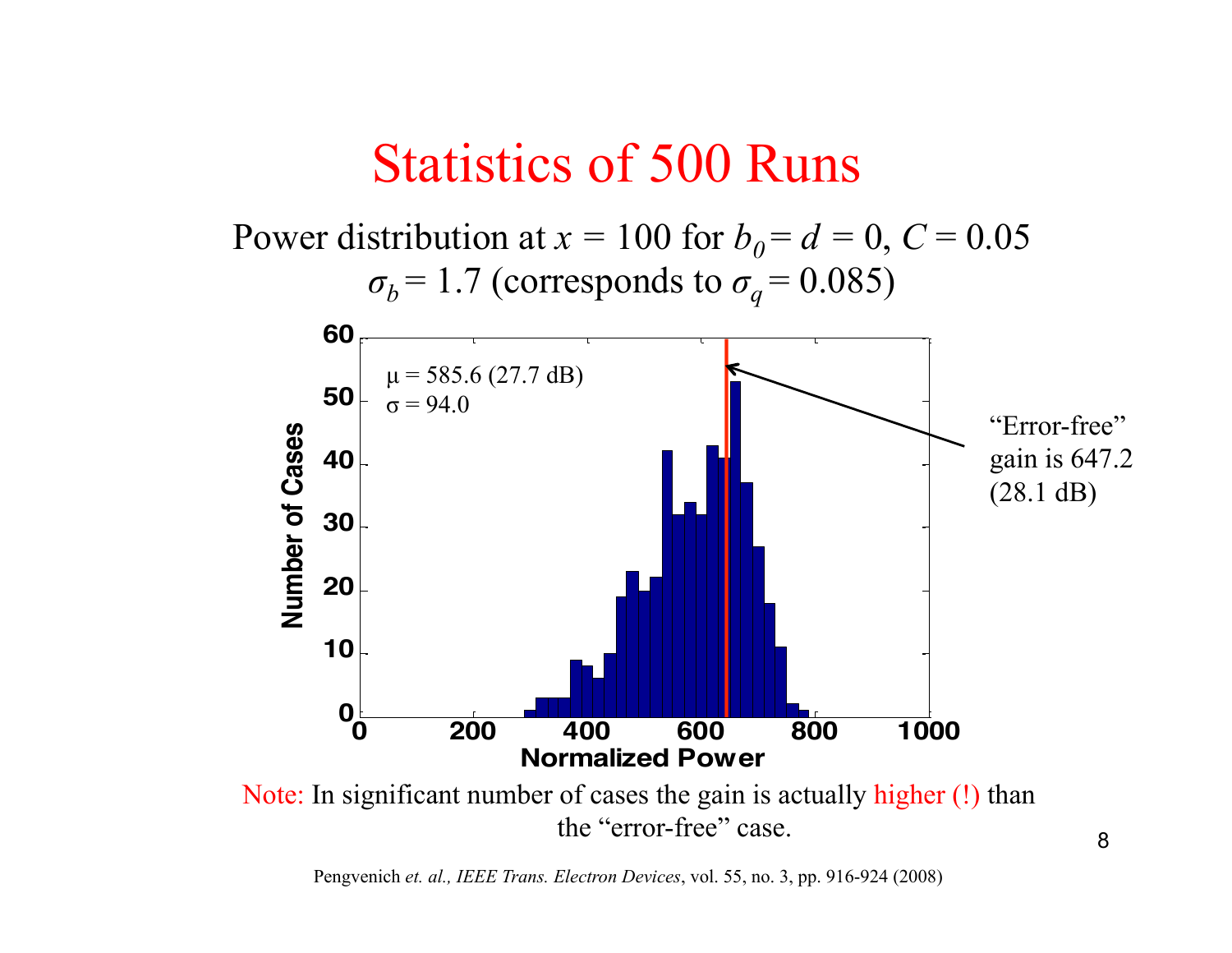### Statistics of 500 runs (cont'd)

Variations at  $x = 100$  for  $b_0 = d = 0$ ,  $C = 0.05$ 



The variations in gain and phase appear quadratic in σ*b*. Scaling law is to be derived (in this paper).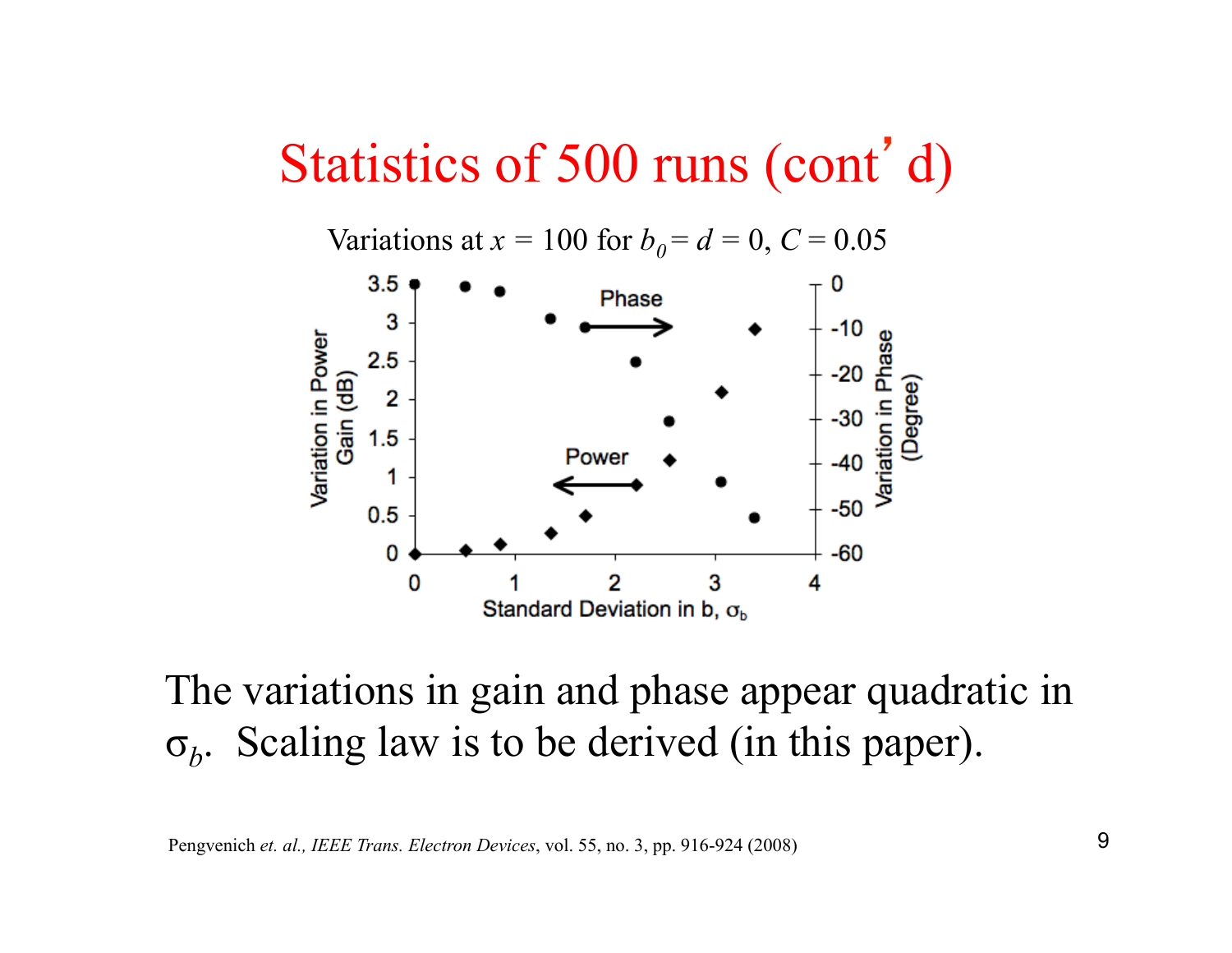## Two Analytic Approaches

• Perturbative analysis. Linear theory carried to second order in *q*(*x*) *x*

$$
\langle G_1(x) + j\theta_1(x) \rangle = -\frac{1}{2}\sigma_b^2 \Delta \int_0^x ds P(x, s)
$$

*P*(*x,s*) depends only on error-free, 3-wave solution.

• Riccati analysis. Nonlinear formulation of wavenumber, for a single wave  $\cdot$  2

$$
\langle G_1(x) + j\theta_1(x) \rangle = -\frac{\lambda}{2} \left( \frac{C}{1 + Cb_0} \right)^2 x \sigma_b^2 \Delta
$$

where  $\lambda$  is a complex constant that depends on the velocity mismatch parameter,  $b_0$ .

**Note:** 
$$
\langle \theta_1(x) \rangle = 0
$$
 (!),  $(b_0 = 0)$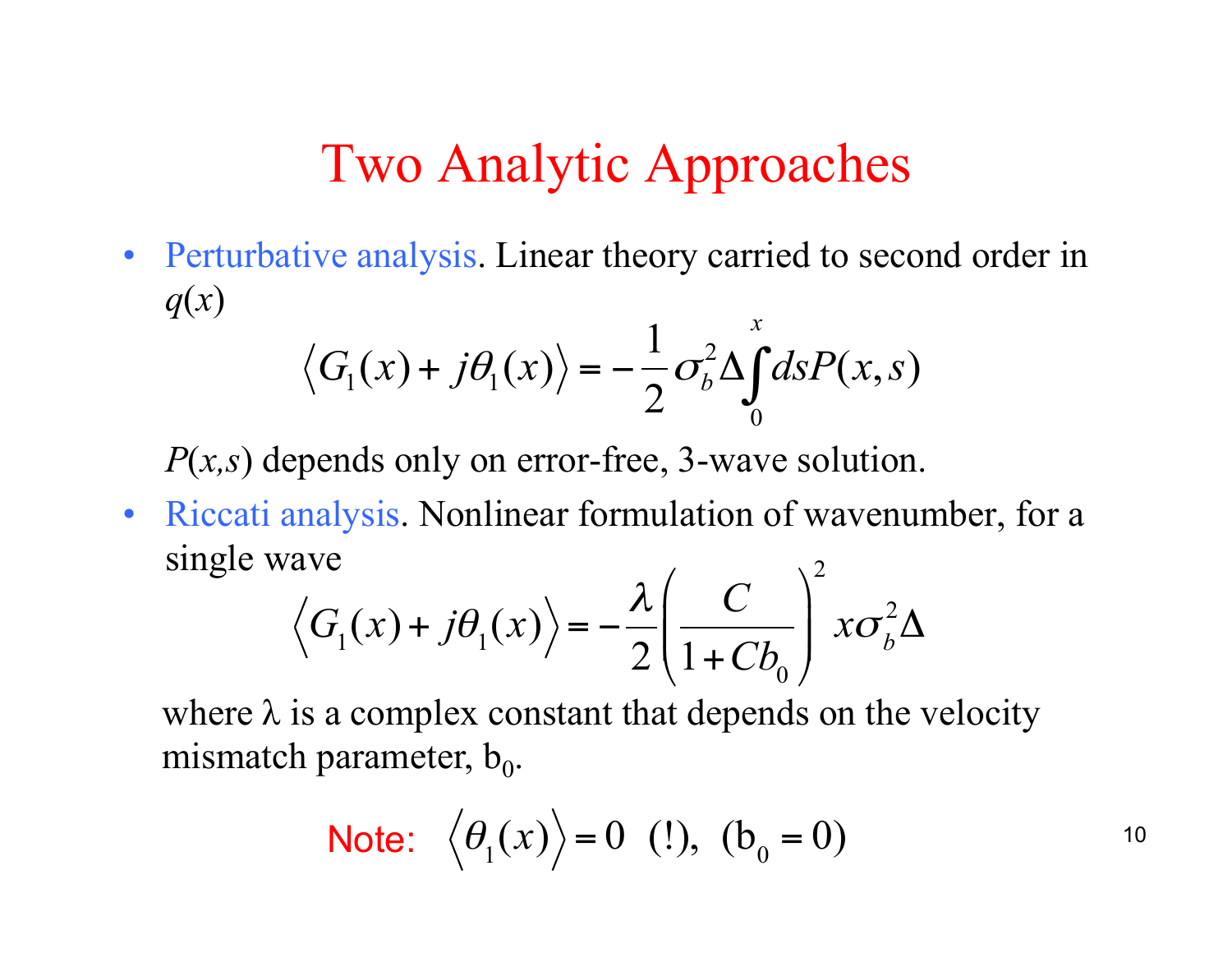# Perturbation, Riccati Analysis

#### **Scaling with x,**  $b_0 = 0$



- Perturbation analysis shows good agreement with numerical solution (from 500 runs) for gain over a wide range of parameters
- Perturbation analysis yields phase variation close to zero, similar to the Ricatti analysis. Numerical solutions also show small variations in phase.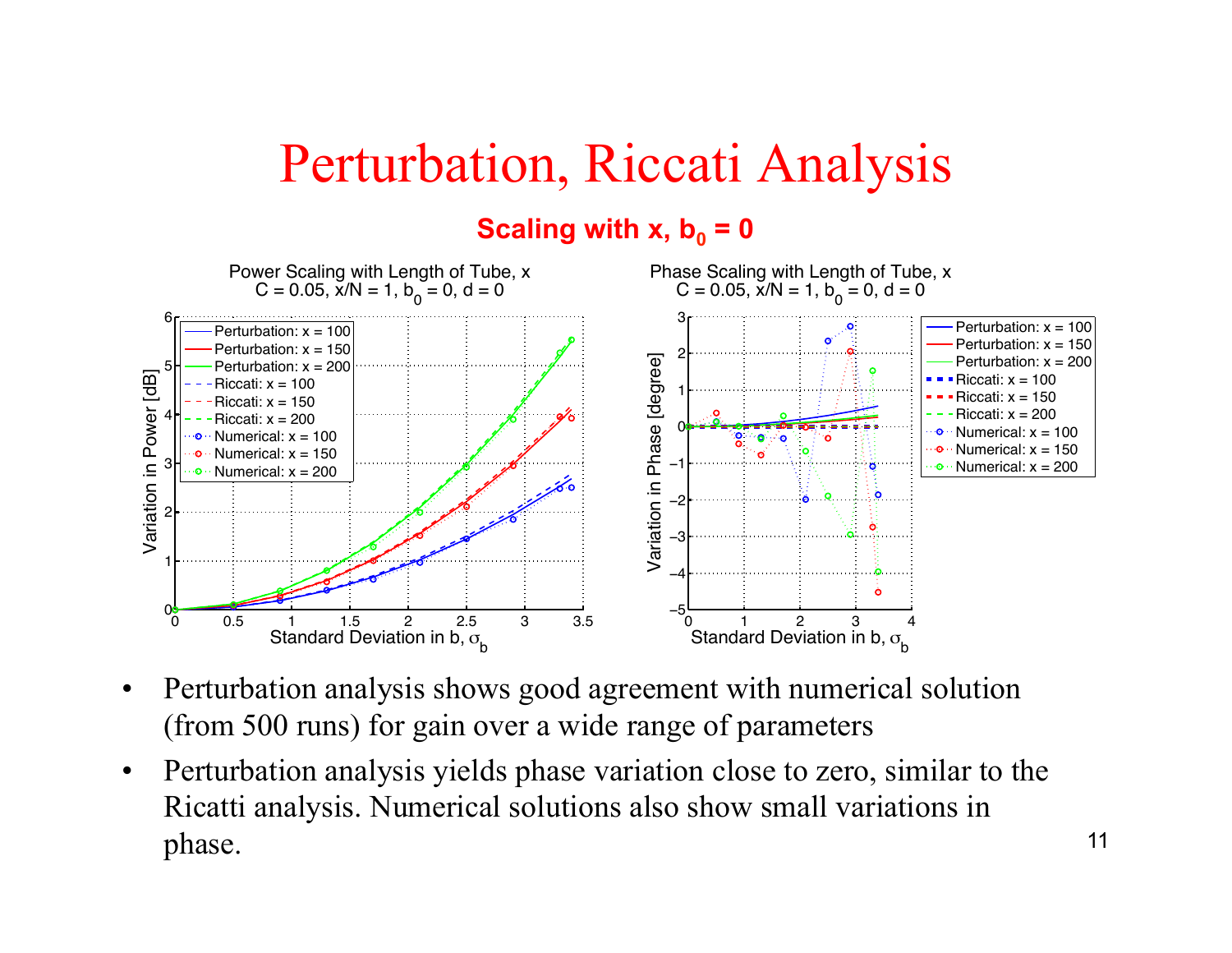### Perturbation, Riccati Analysis **Scaling with x/N,**  $b_0 = 0$

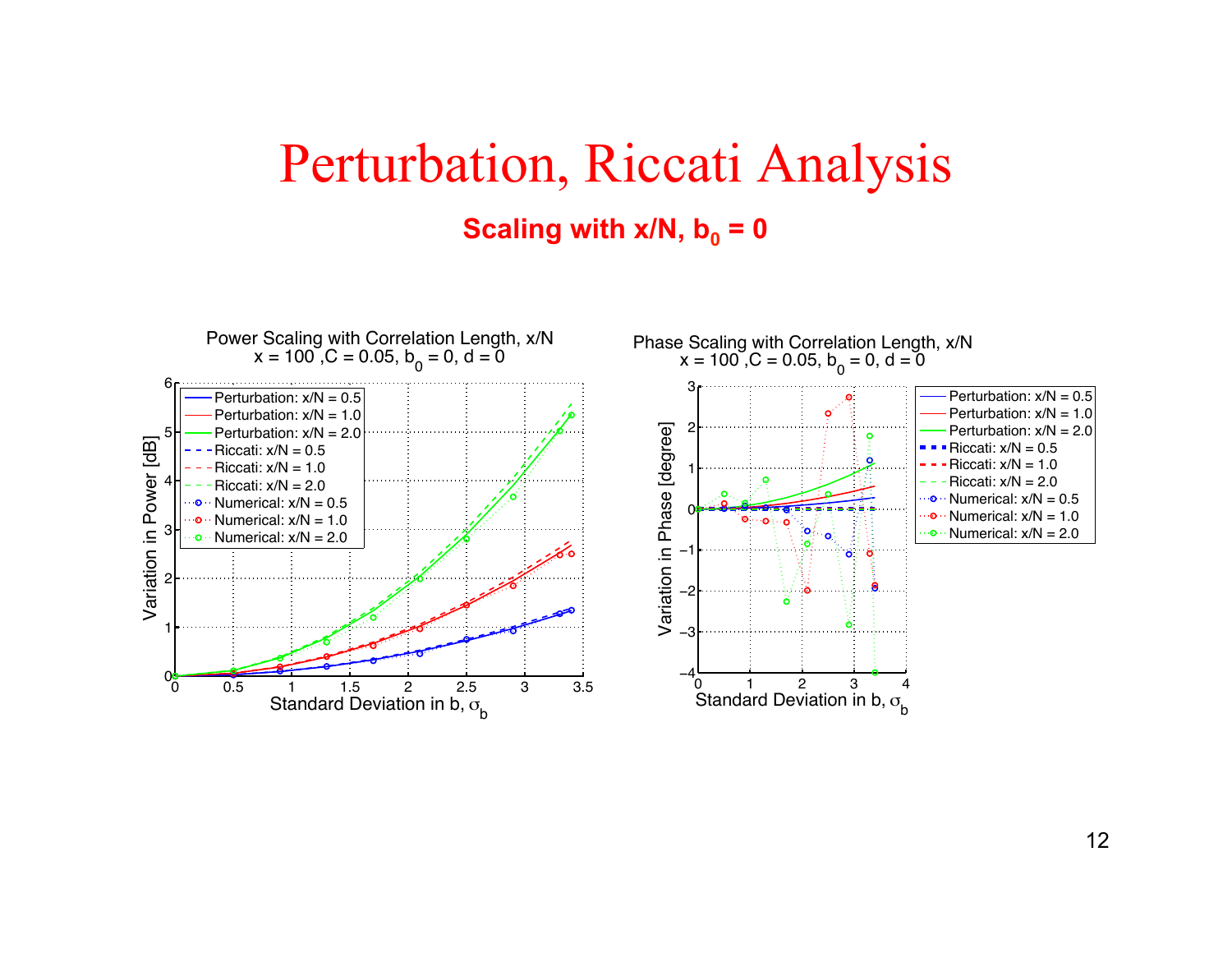### Perturbation, Riccati Analysis **Scaling with C,**  $b_0 = 0$

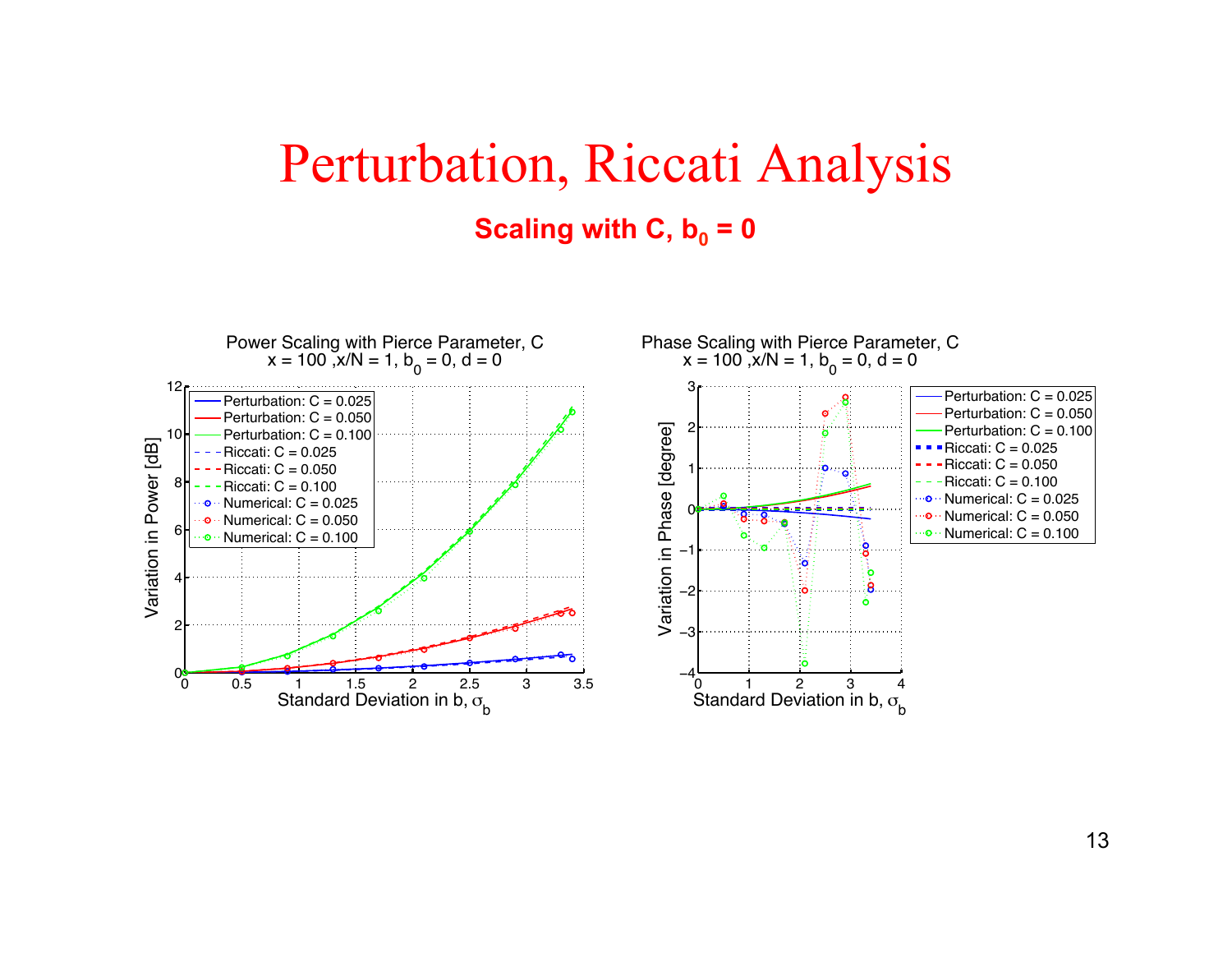### Perturbation, Riccati Analysis **Scaling with x,**  $b_0 = -1$

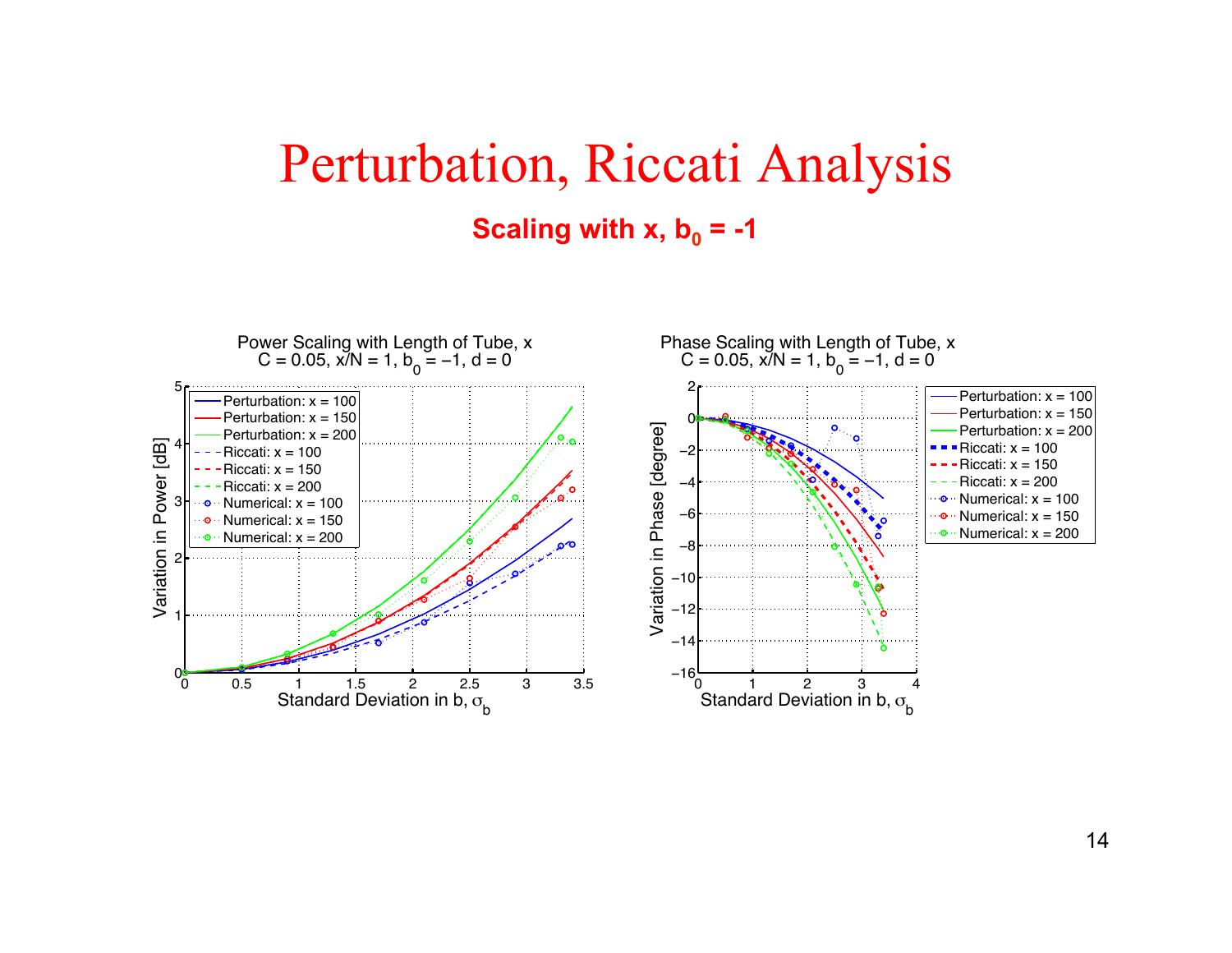### Perturbation, Riccati Analysis **Scaling with x/N,**  $b_0 = -1$

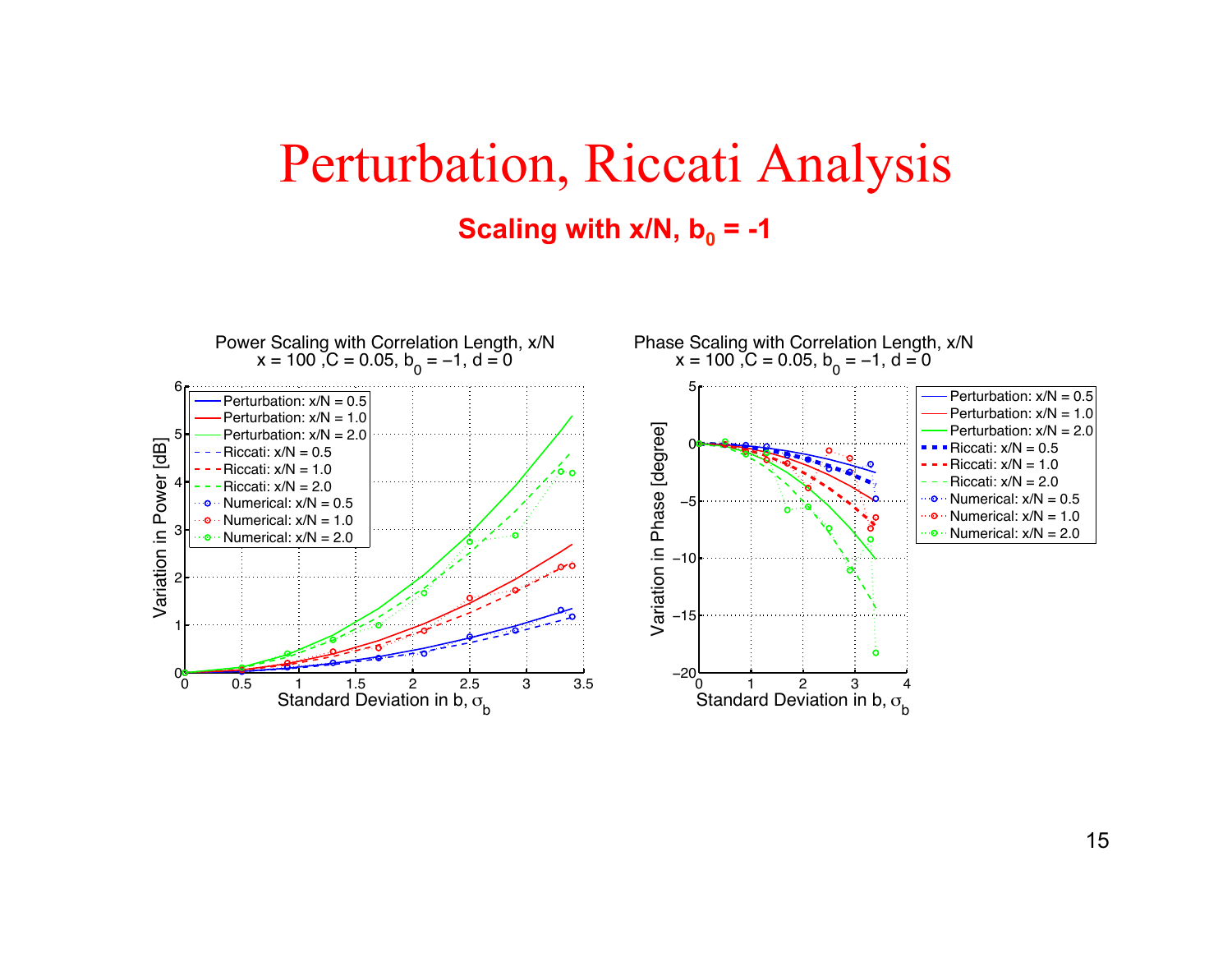### Perturbation, Riccati Analysis **Scaling with C,**  $b_0 = -1$

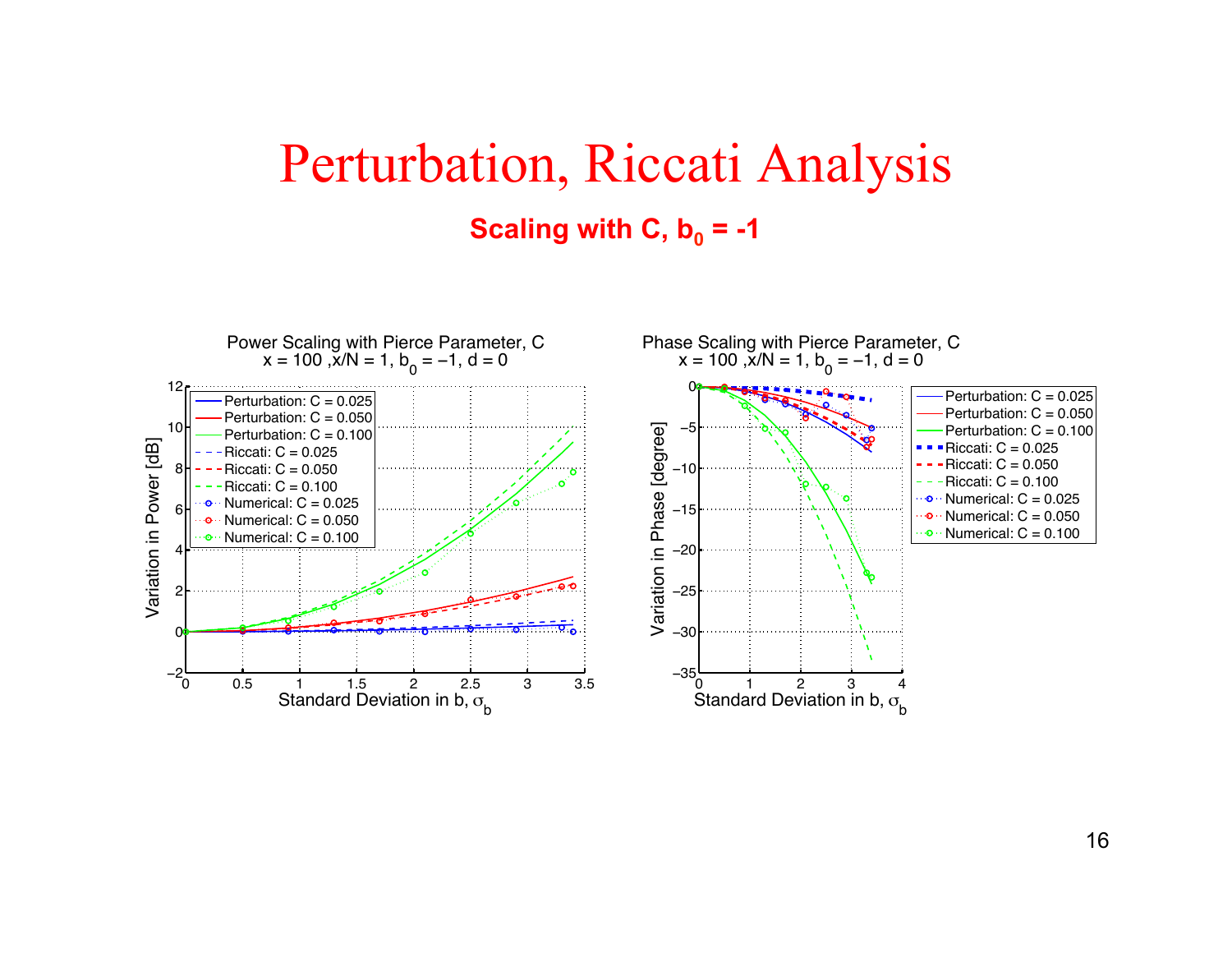### Perturbation, Riccati Analysis **Scaling with x,**  $b_0 = 1$

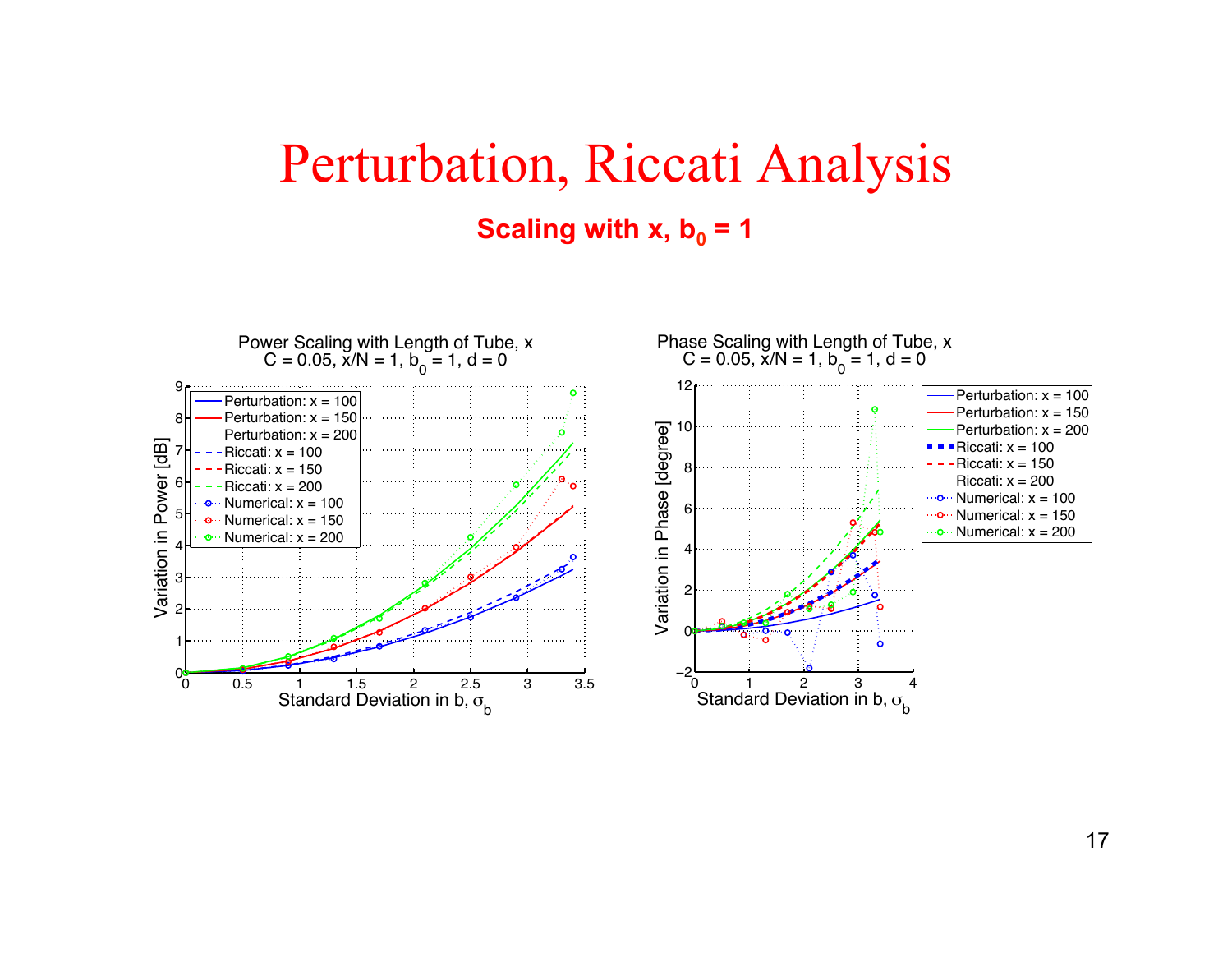### Perturbation, Riccati Analysis **Scaling with x/N,**  $b_0 = 1$

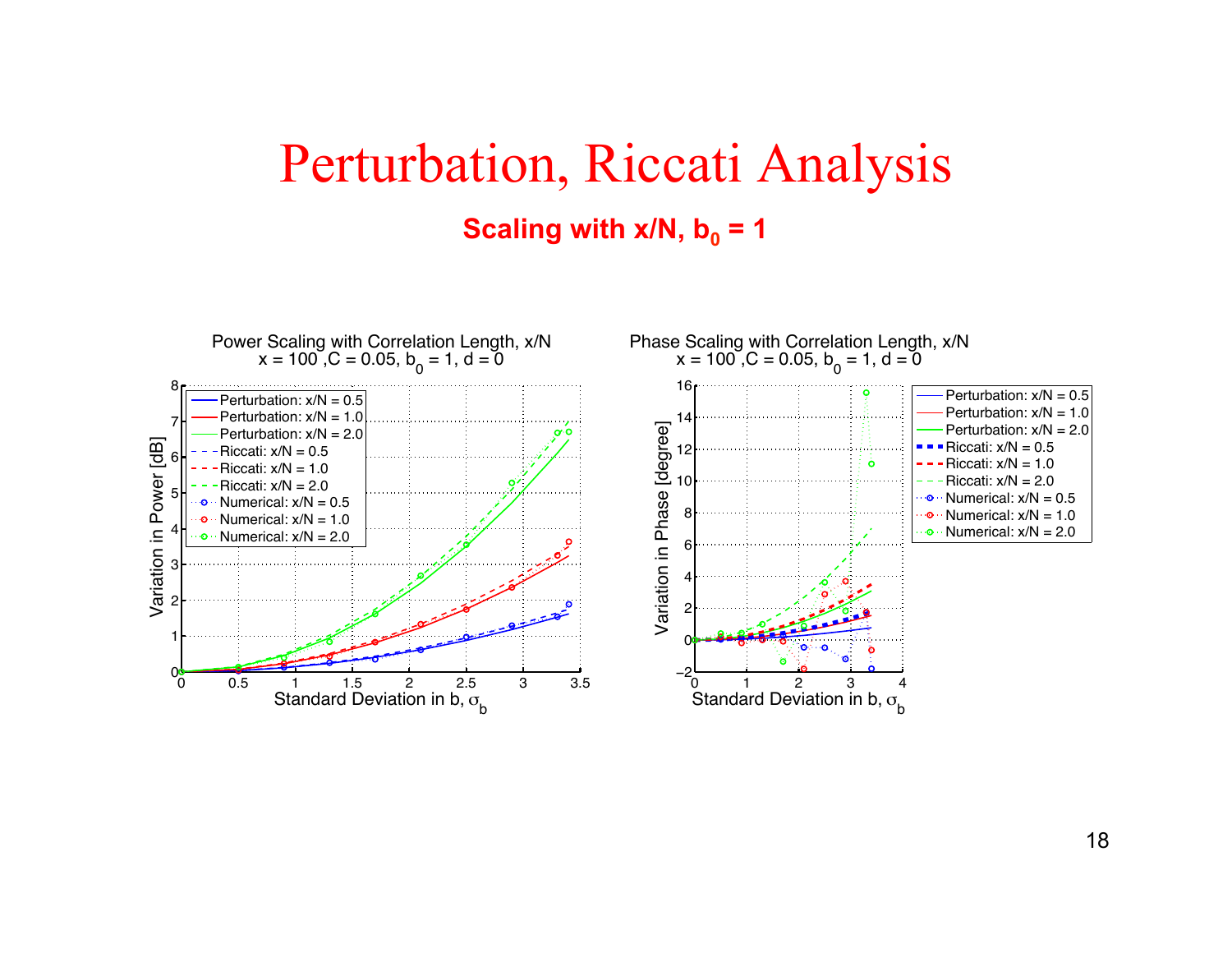### Perturbation, Riccati Analysis **Scaling with C,**  $b_0 = 1$